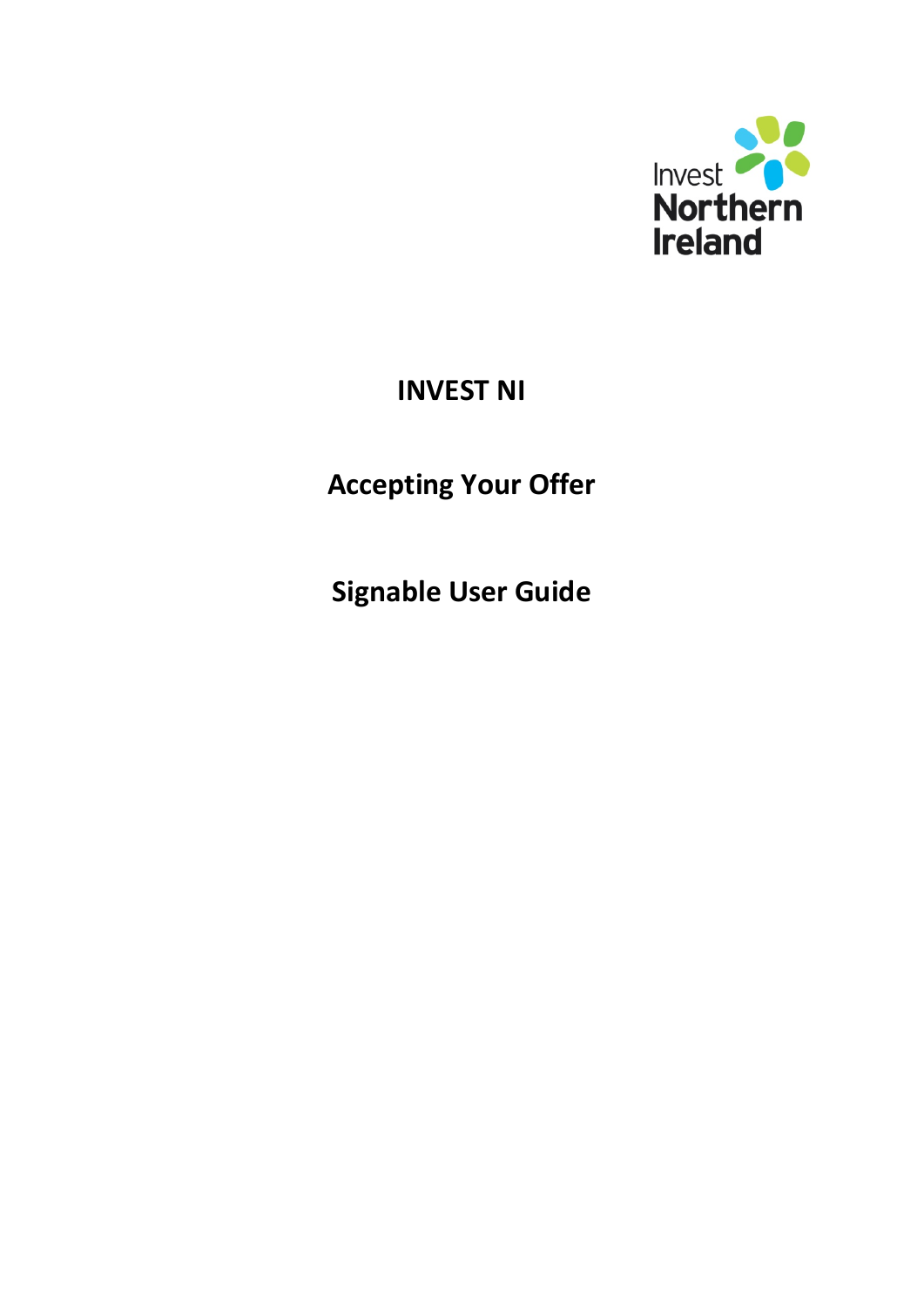### **Purpose**

- Signable is the platform used by Invest NI to issue and accept Letters of Offer
- This guidance document provides a step by step guide on how to accept your Letter of Offer
- Further guidance including video tutorials are available at<https://signable.help/>

#### **Letter of Offer Receipt**

- Customers whose applications for grant support have been approved will receive an e-mail from [document@signable.co.uk](mailto:document@signable.co.uk)
- This e-mail contains a link which the customer must click to access the Signable platform and the Letter of Offer

Invest NI has sent you the document TDI to sign online.

Once ready, please click on the link below which will take you to our secure document signing page:

Please note that if the document is not accepted within the time frames set out in the document the link below shall expire and the document will be deemed to have been withdrawn.

Please click here to sign the document 'TDI'

Please conv

https://app.signable.co.uk/envelope/sign/7409077c443a39fac8b3f06d7af109d7/b71aff315c3a5b77823998659a4ec4ba into a browser if you can't click the link above

Kind regards, Signable

#### **Reviewing, Signing or Rejecting the Contract**

- After the customer has clicked on the e-mail link above they are brought in to the Signable platform and are presented with the option to either proceed straight to signing the Letter of Offer or to view a tutorial on how to sign the Letter of Offer.

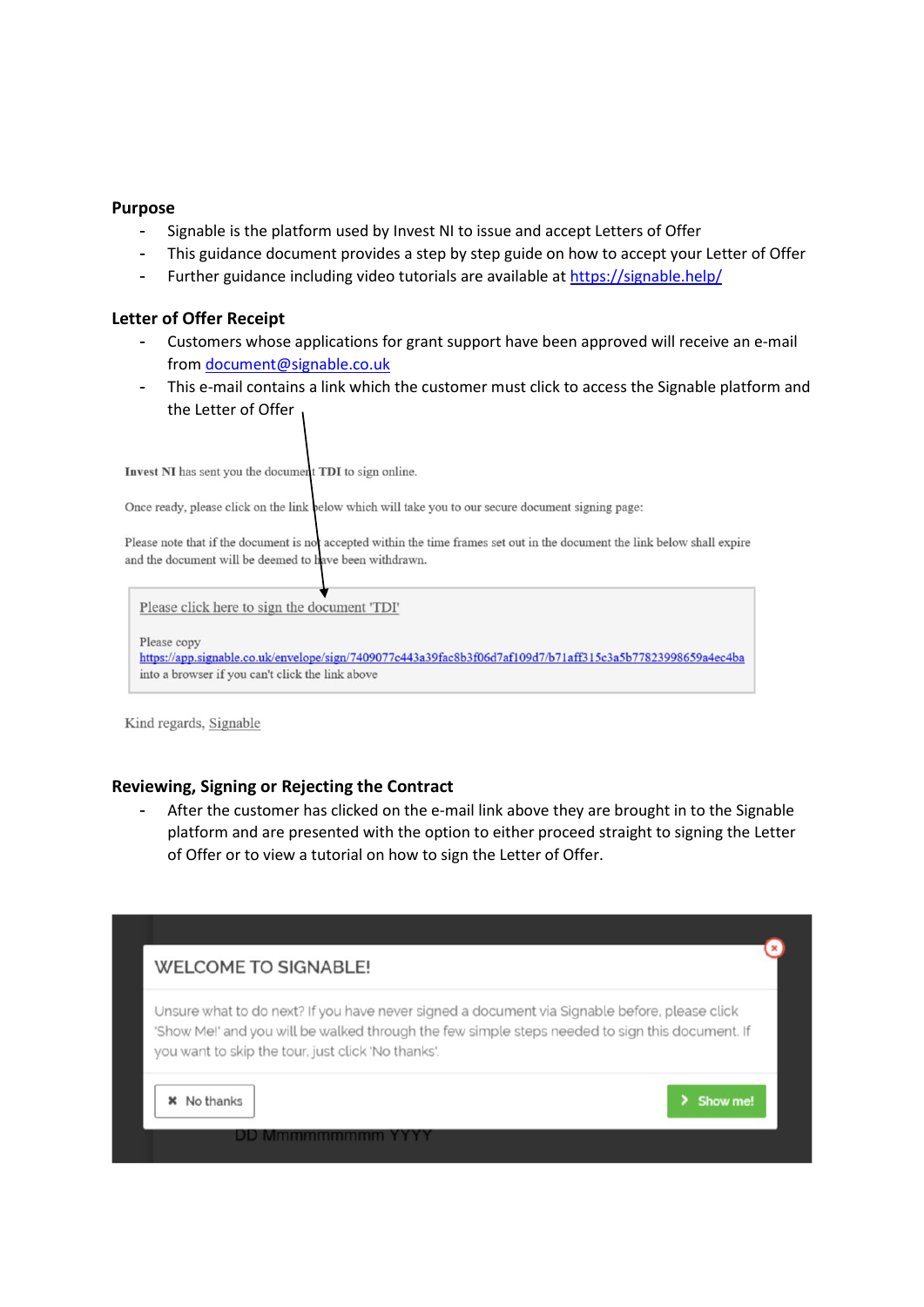- To **review** the letter of offer customers can either review the Letter of Offer on screen or download a copy of the letter of Offer by clicking the button below



- To **sign** the document click the "Next: Please Sign Here" button

| <b>TDI</b>     |                                                                                                                                                      |                                                      |
|----------------|------------------------------------------------------------------------------------------------------------------------------------------------------|------------------------------------------------------|
| <b>S</b> TDI   | Ref: 101000069520<br>LoO:<br><b>DD Mmmmmmmmm YYYY</b><br>Po Box 210<br><b>Belfast</b><br><b>BT1 1BG</b><br><b>United Kingdom</b><br>$n_{\text{max}}$ | 0% COMPLETE<br>Invest<br>Northern<br><b>Ireland</b>  |
| Is this Legal? | I have a question?                                                                                                                                   | 3 items to complete<br><b>Next: Please Sign Here</b> |

- Then either select the "Type Signature" option and type your name where indicated or the "Upload Signature" option followed by the "Confirm" option when completed.

| <b>TDI</b>       |                                                                                                                                                                                                     |
|------------------|-----------------------------------------------------------------------------------------------------------------------------------------------------------------------------------------------------|
|                  | bound by the terms of this offer of Figuncial Assistance as if signed by manuscript signature. The electronic<br>signature made by an authorised signatory will be legally binding and enforceable. |
|                  | SIGNED BY A DULY AUTHORISTO SIGNATORY FOR AND ON BEHALF OF the Client                                                                                                                               |
|                  | (PRINT NAME)                                                                                                                                                                                        |
|                  | (DATE)<br>PRESS TAB OR CLICK CONFIRM TO CONTINUE                                                                                                                                                    |
|                  | Please Sign Here <b>* ROUGE OF REA</b>                                                                                                                                                              |
| A Type signature | <b>a</b> Upload signature                                                                                                                                                                           |
| Joe Bloggs       |                                                                                                                                                                                                     |
| Joe Bloggs       |                                                                                                                                                                                                     |
|                  | $\vee$ Confirm                                                                                                                                                                                      |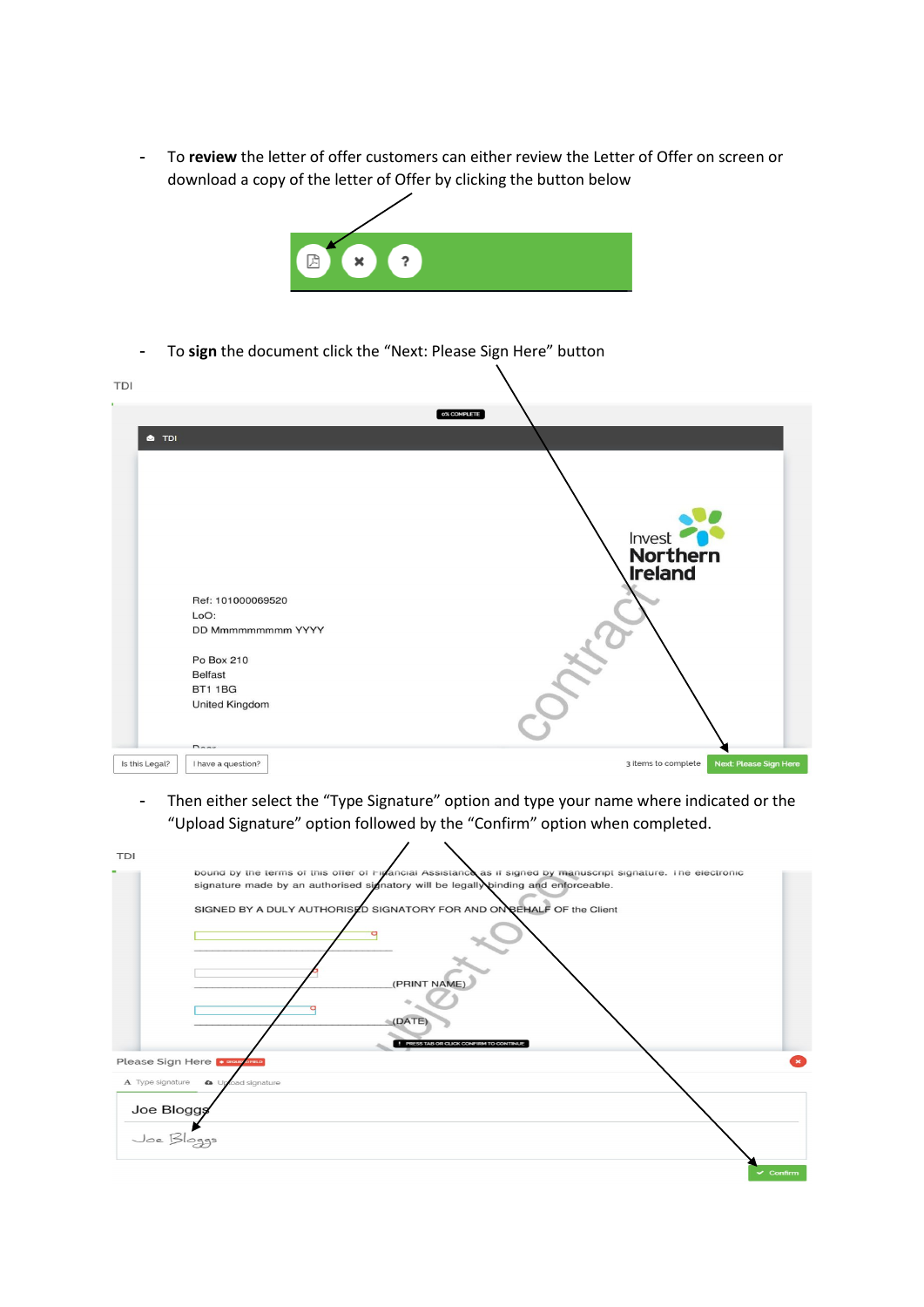- For other fields which require completion such as print name and date click the "Next" button.
- Completing a name field follows the same process as entering a signature shown above
- To complete the date field select the relevant date from the calendar and then click the "Confirm" button



- When all required fields have been completed and the individual is content to complete the process click the "Submit Document" option

| <b>TDI</b>     |                                                                                        |                                              |  |
|----------------|----------------------------------------------------------------------------------------|----------------------------------------------|--|
|                | signature made by an authorised signatory will <b>concern binding</b> and enforceable. |                                              |  |
|                | SIGNED BY A DULY AUTHORISED SIGNATORY FOR ANDON BEHALF OF the Client                   |                                              |  |
|                | Joe Bloggs                                                                             |                                              |  |
|                | Joe Bloggs<br>(PRINT NAME)                                                             |                                              |  |
|                | 04 Feb 2020<br>(DATE)                                                                  |                                              |  |
|                |                                                                                        |                                              |  |
|                |                                                                                        |                                              |  |
|                |                                                                                        |                                              |  |
| Is this Legal? | I have a question?                                                                     | All items complete<br><b>Submit Document</b> |  |